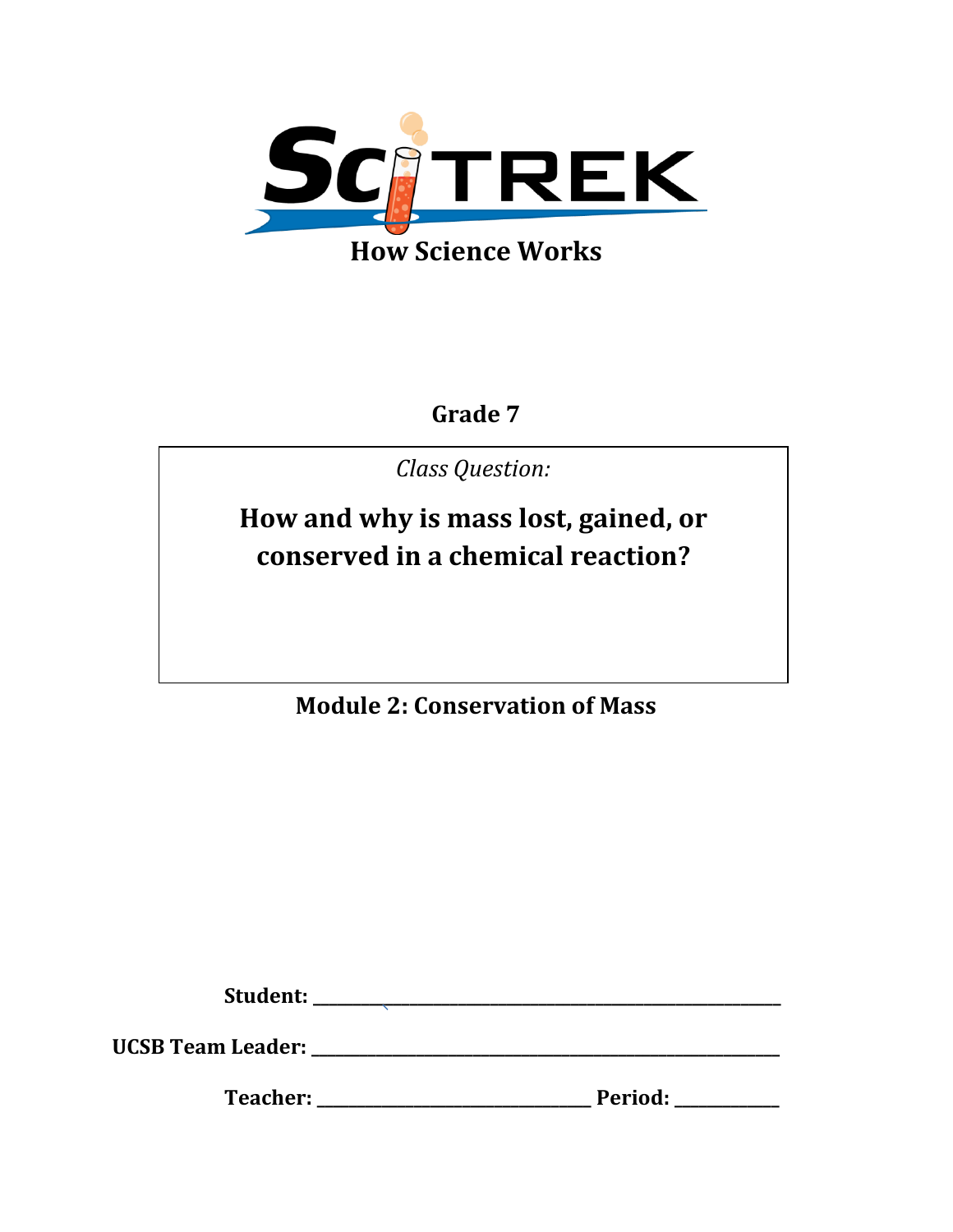# **TABLE OF CONTENTS**

| Mixing Copper Sulfate and Sodium Bicarbonate (Day 2)12 |  |
|--------------------------------------------------------|--|
|                                                        |  |
|                                                        |  |
|                                                        |  |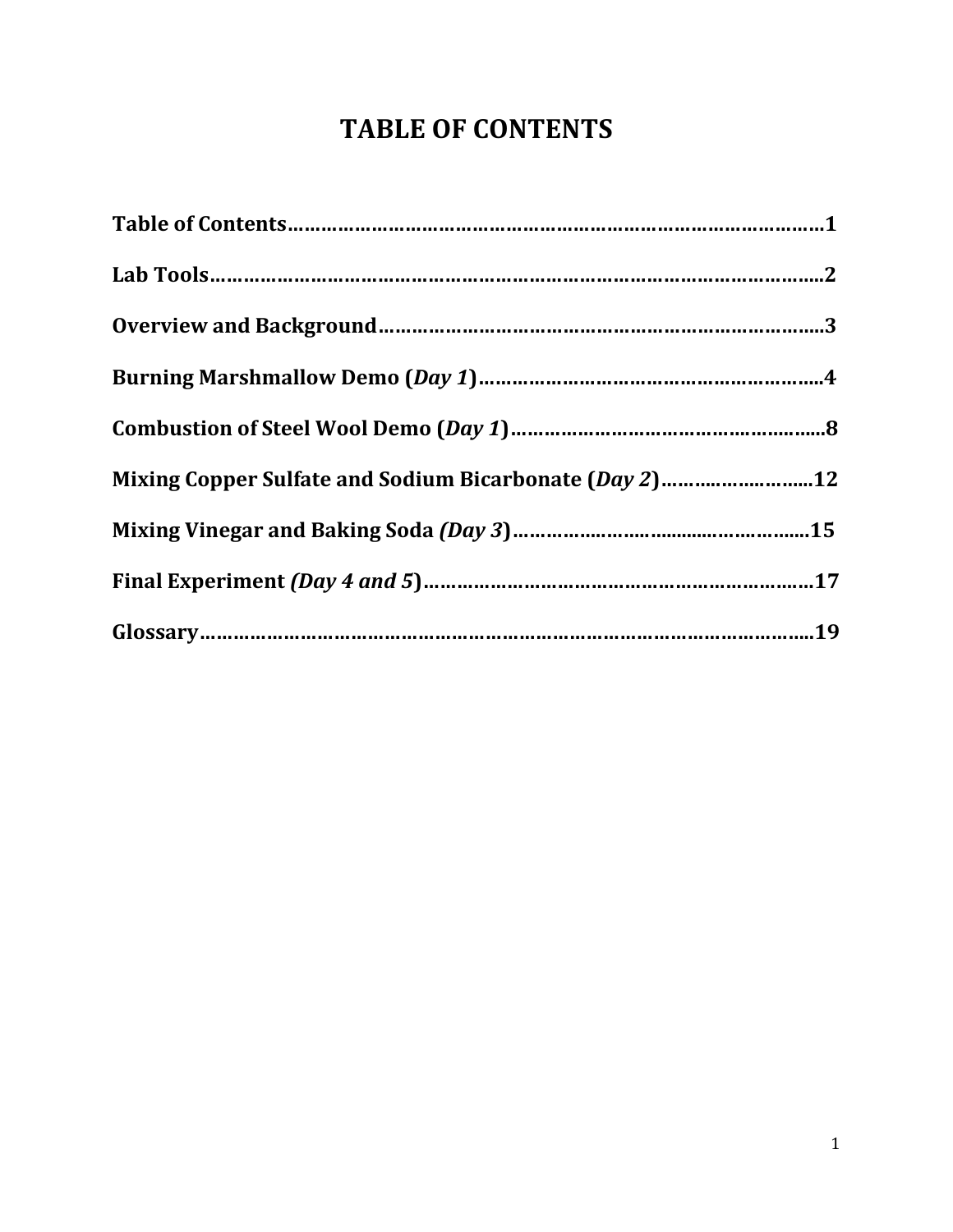# **LAB TOOLS**



**Weighing Balance Erlenmeyer Flask Beaker Graduated** 













**Plastic Funnel Weighing Boat Filter Paper** 



**Petri Dish Tongs**

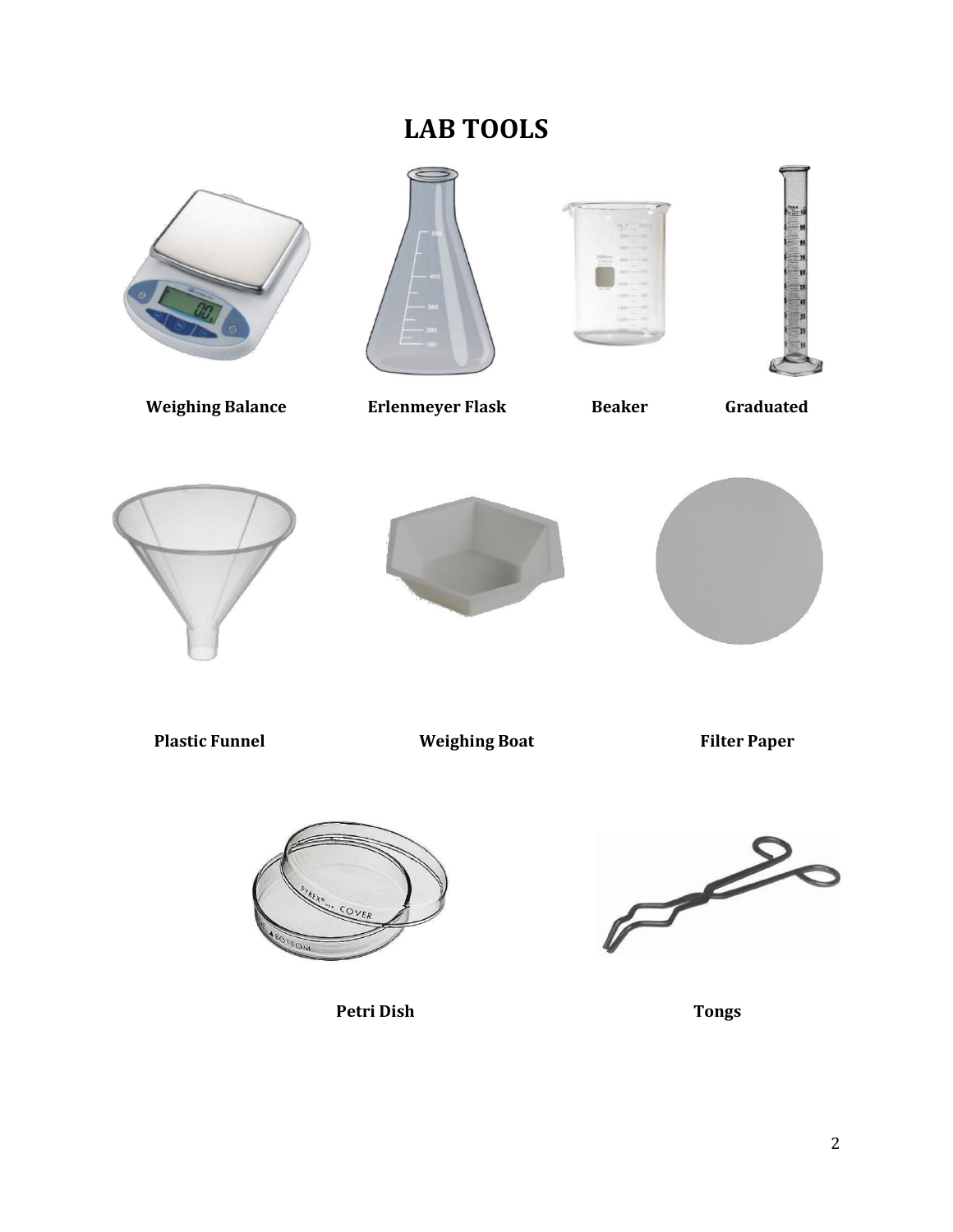# *OVERVIEW & BACKGROUND INFORMATION*

*Descriptions detailing the experiments for each day, and certain goals we want to attain for students, etc.*

#### *Day 1:*

- *Introduce the students to the second law of thermodynamics.*
- *Introduce the students to chemical vs physical changes.*
- *Students need to have a good grasp on what an open system does in a chemical reaction.*

#### *Day 2:*

- *Remind the students of what an open system does.*
- *Introduce the students to what a closed system does in a chemical reaction.*
- *Students should be able to use the scale and lab equipment efficiently.*

## *Day 3:*

- *Remind the students the differences between an open vs closed system.*
- *The students should be able to master the mathematics of the module by this point.*
- Have the students start brainstorming how to turn an **open system** reaction to a *closed system reaction.*

## *Day 4/ Day 5:*

- *Students should be able to write down the purpose of the experiment as well as how they are going to accomplish their goals.*
- *This should illustrate their mastery of proper technique when using materials.*
- *The students should be able to find some errors in their design and use the three-four trials to improve upon the previous experiment.*

## *Day 6:*

- *The students should be able to examine their data and come to the conclusion if their experiment was successful or not.*
- *Students should be able to illustrate their findings and be able to discuss how they could improve upon their experiment.*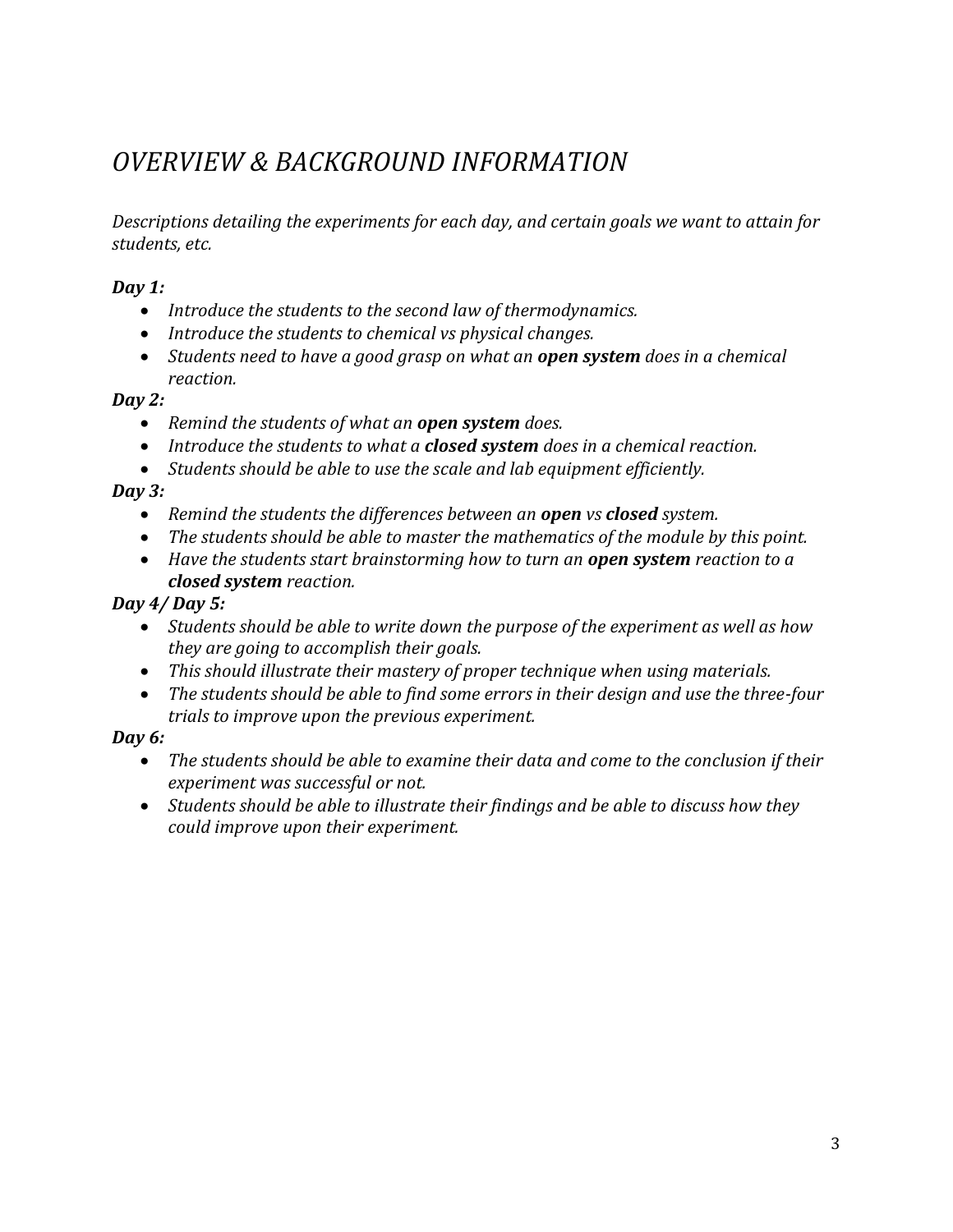# **DAY 1 Marshmallow Madness & Steel Wool .**

## *Introduction of Sci-Trek*

*Before the students go into their small groups, there will be a short introduction into what you will be doing that day. It will first start with introductions. The lead will introduce themselves and ask you to introduce yourself to the class. Be sure to say your name, year, major and a fun fact about yourself*

*The lead volunteer should introduce the topic for this week's experiment. As volunteers it is important that you are looking as engaged as the students. Although the second law of thermodynamics may be boring to us, we shouldn't look like we are bored or else the students will not pay attention. Some of the following questions should be answered throughout the module. How do chemical reactions affect mass? We will be studying mass by carefully weighing reactants, performing reactions, then weighing the products. Give the students some perspective of what they will be doing this week. The lead will go through the idea of mass. Do I have mass? How do you think I can change my mass? Do if I start working out a lot, and I lose some of my mass, where does that go? Then go through the signs of a chemical reaction. Some of the different signs are change of state, color change, release of a gas, and many more. Tell the students to keep these in mind as they go through the experiments today. Then tell them the two experiments they will be doing: burning a marshmallow and burning steel wool. The students can then split into their small groups.* 

#### *Key Concepts:*

*A chemical reaction is a rearrangement of the atoms in an initial compound or compounds (the reactants) to form a new substance or substances (the products). Some examples are:* 

*i)* synthesis:  $A + B \rightarrow AB$ 

*ii)* decomposition:  $AB \rightarrow A + B$ 

*iii*) single-replacement:  $AB + C \rightarrow AC + B$ 

 $iv)$  *double-replacement: AB + CD*  $\rightarrow$  *AC + BD* 

*v*) carbohydrate combustion:  $CH2O + O2 \rightarrow CO2 + H2O$ 

*A chemical reaction is usually accompanied by an observable physical change, such as a change in color and/or temperature, the emission of light, the evolution of a gas, or the formation of a precipitate. Reinforce this understanding by teaching the students to make observations of these perceivable changes.*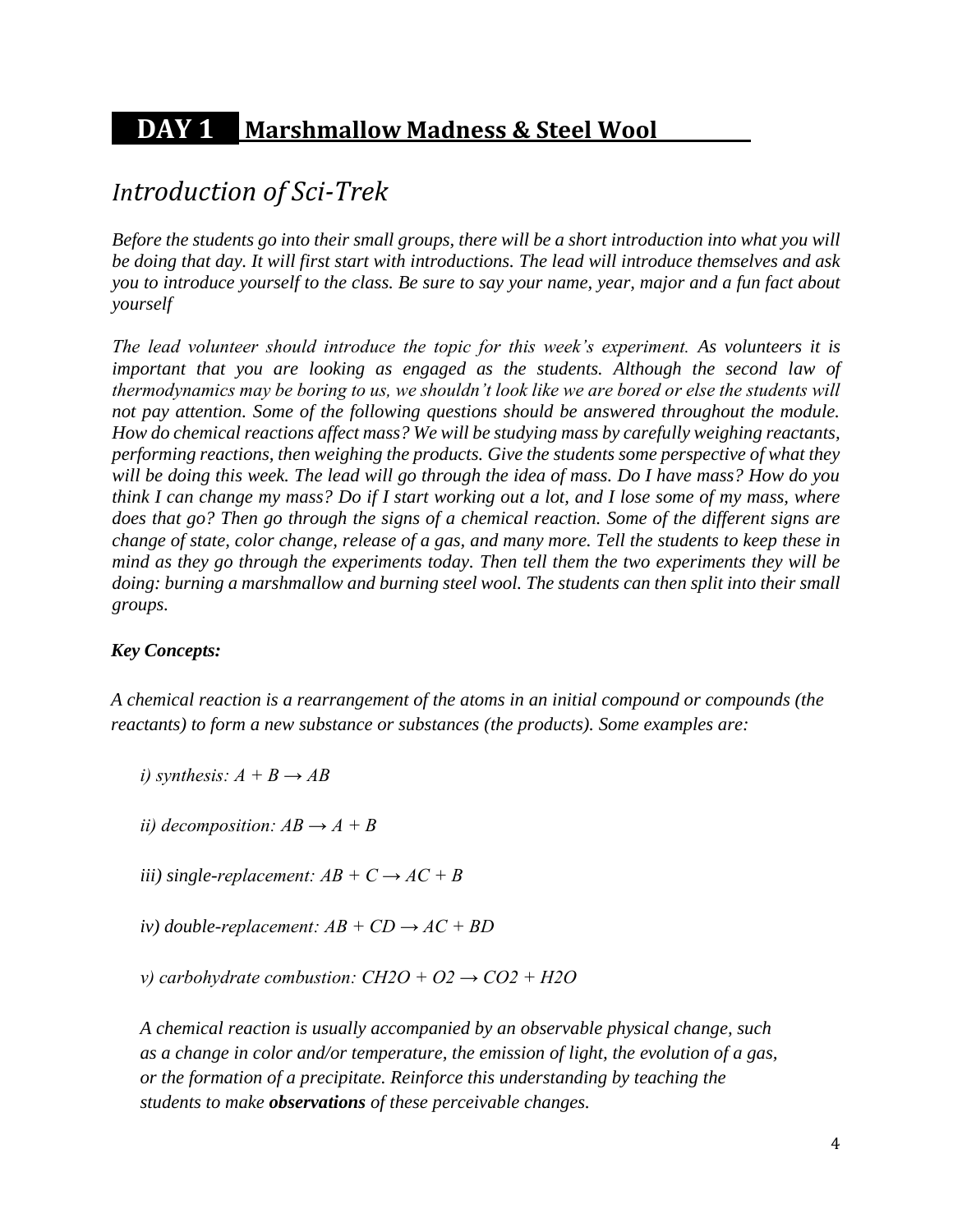## **DEMO 1: MARSHMALLOW MADNESS**

### *Overview:*

*This demo is the first of two that will be conducted to demonstrate chemical reactions and spark students' intellectual curiosity by further enhancing their knowledge on the complete system for these reactions beyond what is immediately obvious.* 

*Marshmallows are made of fructose (C6H12O6), sucrose (C12H22O11), water (H2O), and gelatin (a mixture of proteins). For our purposes, we will simplify the chemical reaction that occurs when burning marshmallows to the combustion of glucose:* 

*C6H12O6 + 3 O2 → 6 CO2 + 6 H2O* 

*For this reaction to occur, the marshmallow alone is not enough – you must also consider the oxygen in the room as a reactant. This will not be immediately clear to the students from the chemical formula alone. The end result of this demo is an apparent loss in mass.* 

## *Objective:*

*The main goal is to have the students realize that gases, either as reactants or products, should be considered when they are evaluating whether the total mass is conserved.* 

*Students will make predictions about what will occur when the marshmallow is burned, using the idea of conservation of mass. They will observe what happens as the marshmallow is changed from one state to another. Be sure to remind them what may be visibly seen in the presence of a chemical reaction*

*As the student volunteer it is important that after they have completed the experiment and weighted everything out, you go over what is an open system reaction. Make sure that they understand that the marshmallow is using oxygen to perform a combustion reaction; therefore, the system (burning marshmallow) is taking something from its surroundings (air).*

## *Safety Precautions:*

*Make sure they are using a candle to light the marshmallow, NOT the lighter or matches, and making sure that it stays in the Petri dish. After the flame has gone out, make sure that the students do not touch the Petri dish for at least two minutes.*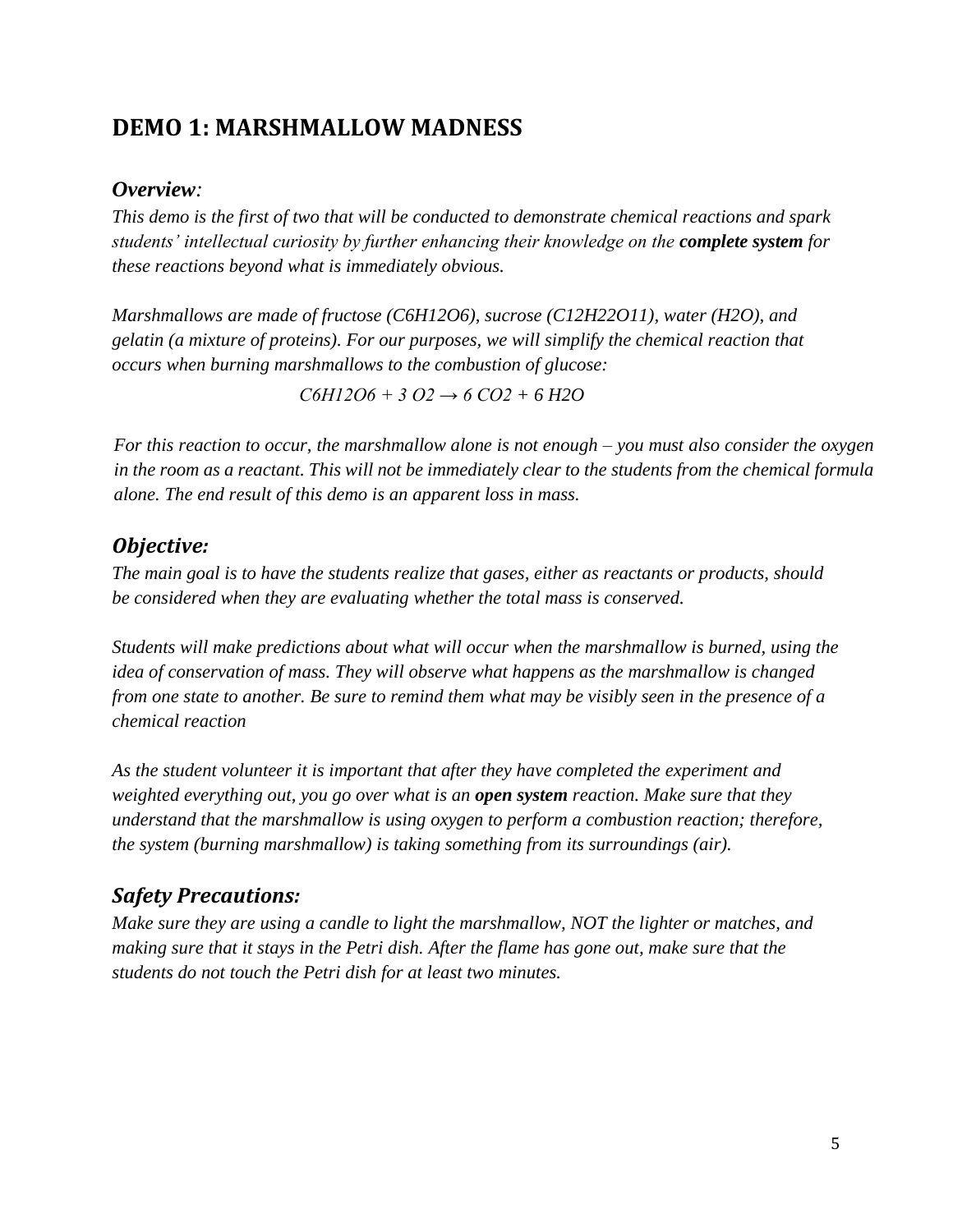# **Marshmallow Madness Procedure**

- **1** Write down your hypothesis and your justification. What will happen to the mass of the marshmallow after burning and why?
- **2** Record the mass of the glass Petri dish.
- **3** Record the mass of the Petri dish  $+$  a marshmallow (before burning).
- **4** Subtract the mass of the Petri dish from the mass of the Petri dish + the marshmallow to obtain the initial mass of the marshmallow.
- **5** Set the Petri dish with the marshmallow on the desk away from any pieces of paper.
- **6** Using the metal tongs, hold the marshmallow over a lit candle to ignite it.
- **7** Quickly put the marshmallow back in the Petri dish. Record your observations.
- **8** After the marshmallow is finished burning, allow the Petri dish to cool for two minutes.
- **9** Record the mass of the Petri dish + the burned marshmallow.
- **10** Subtract the mass of the Petri dish to obtain the final mass of the marshmallow.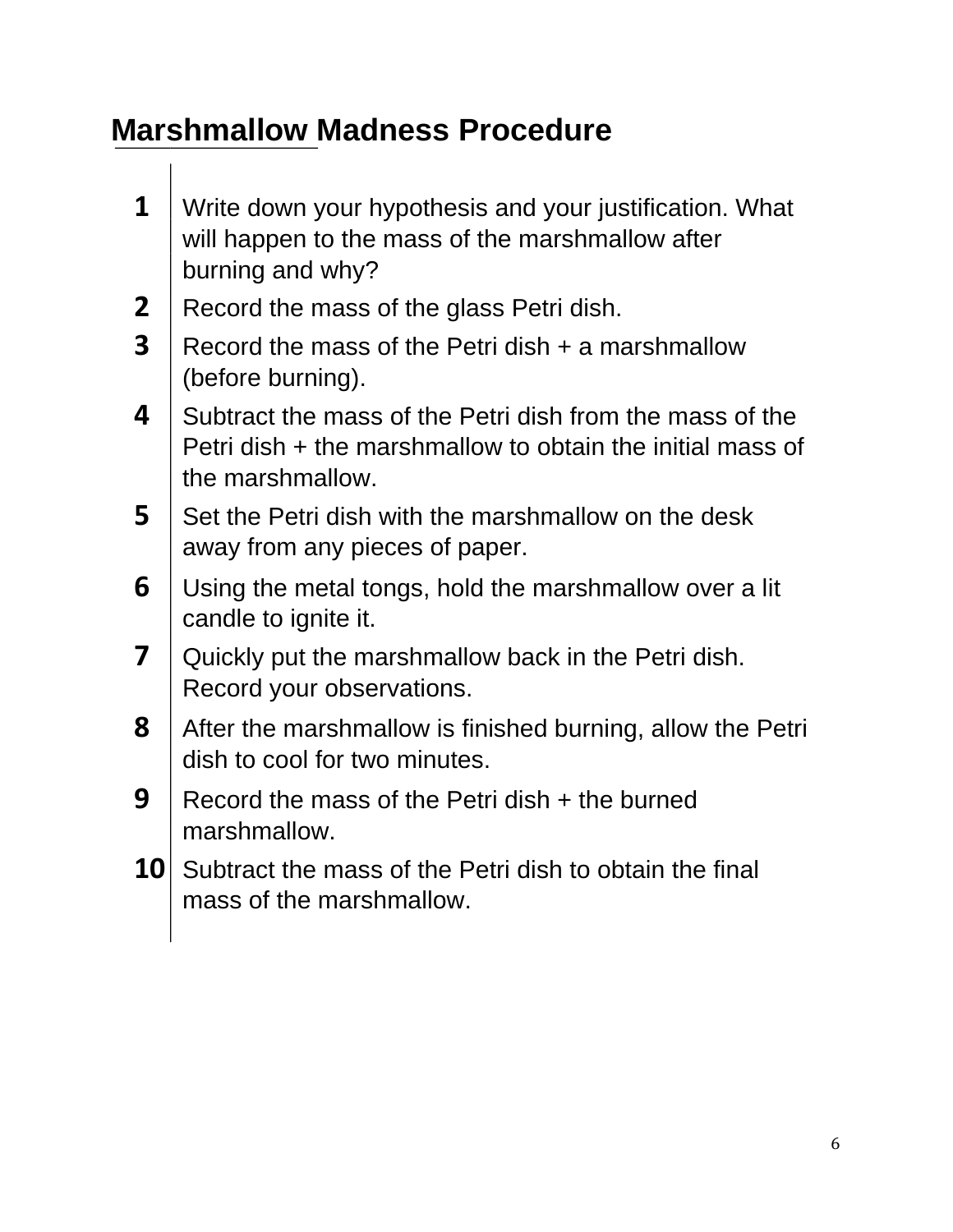*The marshmallow will lose mass when burned*

## Mass of glass Petri dish Mass of Petri dish + marshmallow (**before burning**) Initial mass of marshmallow Mass of Petri dish + marshmallow (**after burning**) Final mass of marshmallow Change in mass of marshmallow

## **Prediction Justification**

*The marshmallow will shrivel and turn black. This will cause some things to be burned off the marshmallow*

### **Data Table Observations** *(Using your five senses to get info)*

- *1. The marshmallow gave off a lovely smell (gas molecule formation).*
- *2. There was a change in the color of the marshmallow.*
- *3. There was emission of light/heat*

| 1 | Did a chemical reaction take place? What is your evidence?<br>The students should use inductive reasoning from their observations to come to the<br>conclusion that a chemical reaction has occurred.                                                                                                                                                                                                                                                                                                                                                                   |
|---|-------------------------------------------------------------------------------------------------------------------------------------------------------------------------------------------------------------------------------------------------------------------------------------------------------------------------------------------------------------------------------------------------------------------------------------------------------------------------------------------------------------------------------------------------------------------------|
| 2 | Was your prediction correct? Explain using evidence from the data collected.<br><b>Explanations will vary. Students can talk with their group to interpret and justify why</b><br>their prediction is correct.                                                                                                                                                                                                                                                                                                                                                          |
| 3 | Draw a model (visual representation) of the burning marshmallow to explain what<br>happens to the molecules inside the marshmallow. Label all relevant parts visible<br>and not visible.<br><u>The students should have a good conceptual understanding of the chemical reaction</u><br>observed. This can serve as an opportunity for the students to recognize the different<br>components that make up the system, as they go on with the labs. The students should<br>be able to draw the marshmallow molecules being burned off and converted to gas<br>molecules. |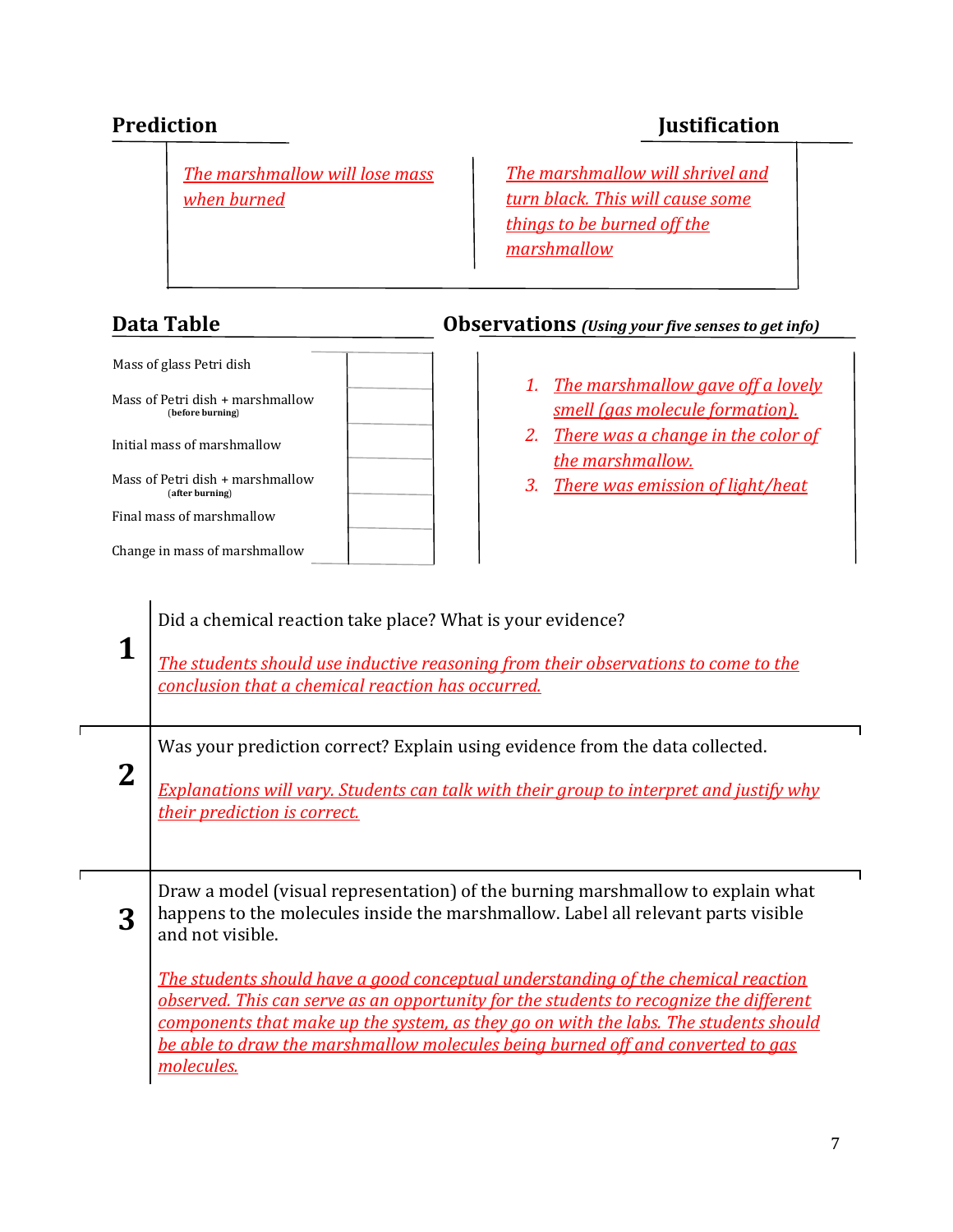# **DEMO 2: COMBUSTION OF STEEL WOOL**

#### *Overview:*

*The chemical reaction under investigation here is the oxidation of iron:* 

*4 Fe + 3 O2 → 2 Fe2O3* 

*This second demo is a juxtaposition of the first experiment and will further challenge the students' knowledge by stretching the limits of their understanding a step further – the students will observe an INCREASE in mass. Unlike demo one where the mass loss can be clearly explained with the formation of a gas product, for this demo they will have to consider that a gas is participating as a reactant.*

#### *Objective:*

*The students should try to formulate an idea as to how the two demos are related. Basically, the conclusion should be that the entire system needs to be accounted for, both on the reactant and on the product side of the equation. Sometimes a gas is formed during the reaction, sometimes a gas is used as a reactant. The total mass of the system should remain unchanged. At the end of the day, the students should start to form ideas of how they could design experiments to make sure that they account for all of the components of a chemical reaction, including gasses.* 

#### *Materials:*

- *Petri Dish*
- *Steel Wool*
- *Candle*

**Note:** *Sometimes, this demo does not work perfectly. Sometimes the steel wool loses weight, due to small errors in weighing. In this case, tell the students that the steel wool was actually supposed to gain mass, and ask them why they think that may have happened.*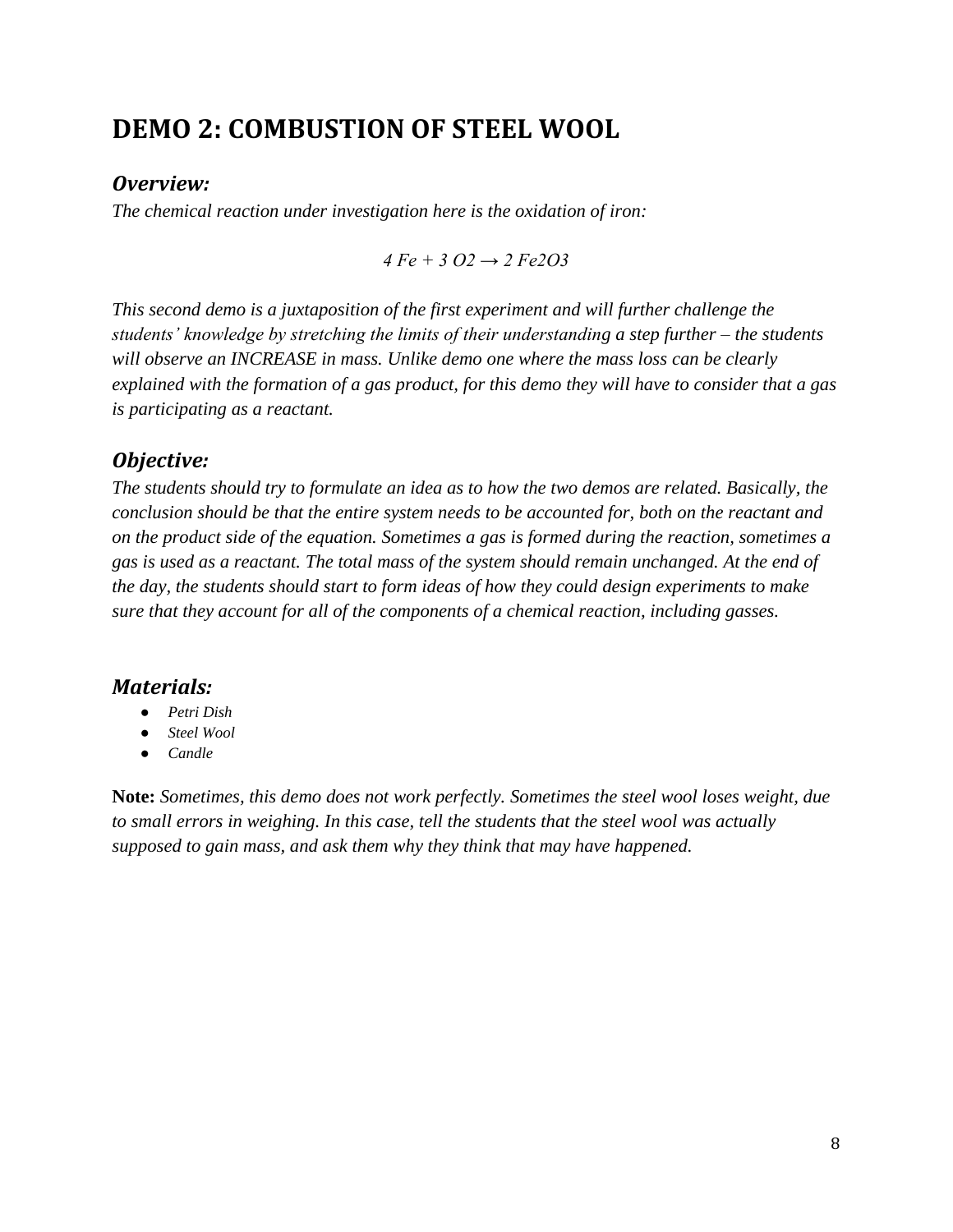# **Combustion of Steel Wool Procedure**

- **1** Write down your hypothesis and your justification. What will happen to the mass of the steel wool after burning and why?
- **2** Record the mass of the glass Petri dish
- **3** Fluff the piece of steel wool so that it just fits in the Petri dish
- **4** Add the steel wool to the Petri dish and record the mass of the Petri dish + the steel wool
- **5** Subtract the mass of the Petri dish from the mass of the Petri dish + the steel wool to obtain the initial mass of the steel wool
- **6** Set the Petri dish with the steel wool on the desk away from any pieces of paper
- **7** | Light the steel wool on fire
- **8** Record your observations
- **9** After the steel wool has been extinguished, allow the Petri dish to cool for two minutes
- **10** Record the mass of the Petri dish  $+$  the burned steel wool, then subtract the mass of the Petri dish to obtain the final mass of the steel wool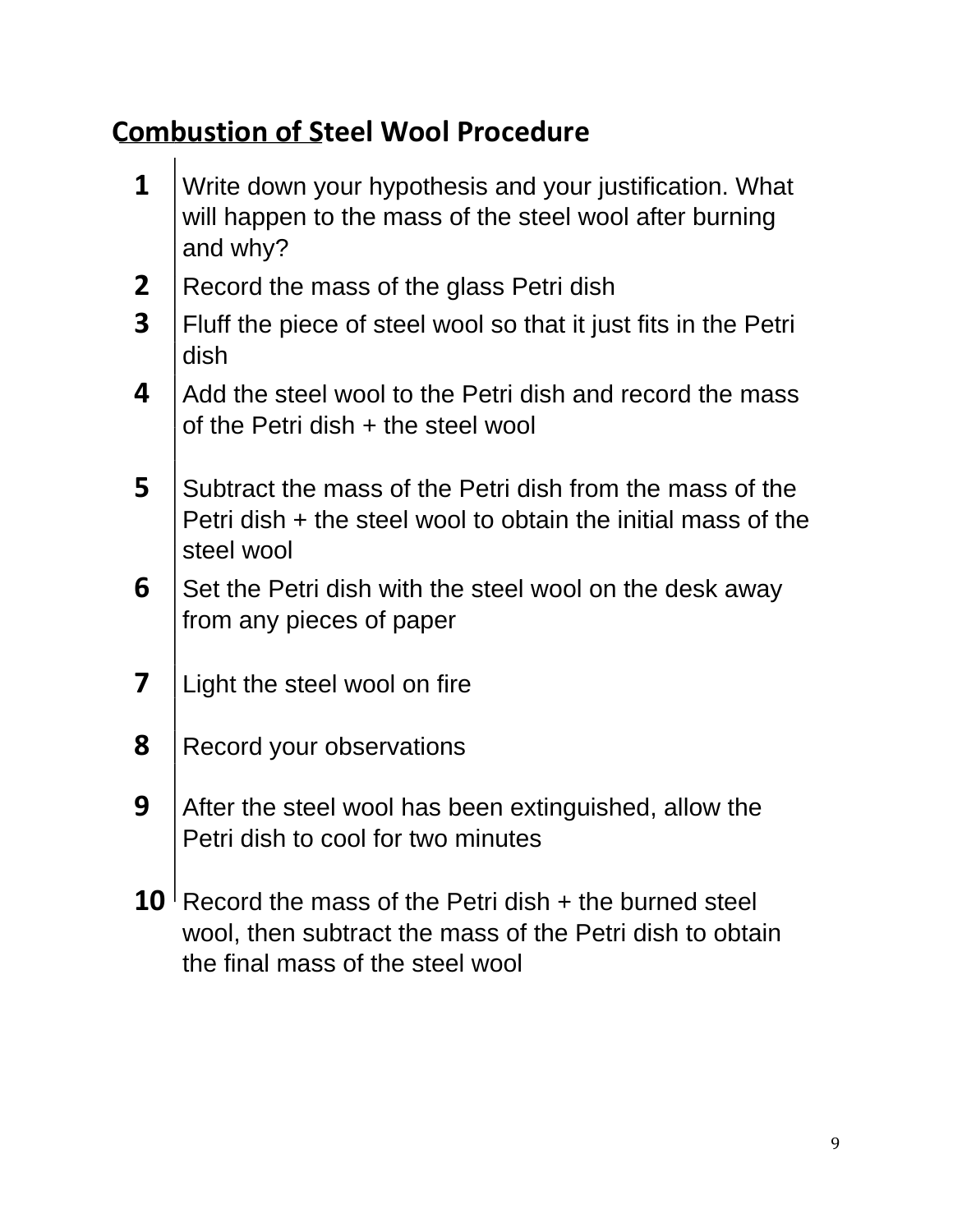*The steel wool will gain mass. (It is okay if their prediction is incorrect. Science is about failure and discovery)*

## **Prediction**→ **Justification**

*By burning the steel wool, we are speeding up the natural rusting process most metals experience.*

## **Data Table Observations** *(Using your five senses to get info)*

|                | Mass of glass Petri dish<br>The steel wool was ignited as<br>1.<br>Mass of Petri dish + steel wool<br>sparks were given off.<br>(before burning)<br>The steel wool changed in color.<br>2.<br>Initial mass of steel wool<br>Mass of Petri dish + steel wool<br>(after burning)<br><b>Final mass of steel wool</b><br>Did a chemical reaction take place? What is your evidence?<br>Yes, a chemical reaction occurred. Sparks were ignited. The smell of the steel wool is not<br>pleasant and there is a change in color. It goes from gray/silver to silver with a blue hue. |
|----------------|-------------------------------------------------------------------------------------------------------------------------------------------------------------------------------------------------------------------------------------------------------------------------------------------------------------------------------------------------------------------------------------------------------------------------------------------------------------------------------------------------------------------------------------------------------------------------------|
| $\overline{2}$ | Was your prediction correct? Explain using evidence from the data collected.<br>No, my prediction was incorrect. We measured an increase in mass when the wool was<br>weighed after burning.                                                                                                                                                                                                                                                                                                                                                                                  |
| 3              | Draw a model (visual representation) of the burning steel wool to explain what is<br>happening to the atoms during the reaction. Label all relevant parts visible and not<br>visible.<br>The students should come up with something that burning the steel wool causes the<br>oxygen to bind with the iron found in the wool.                                                                                                                                                                                                                                                 |

 $\mathbf{I}$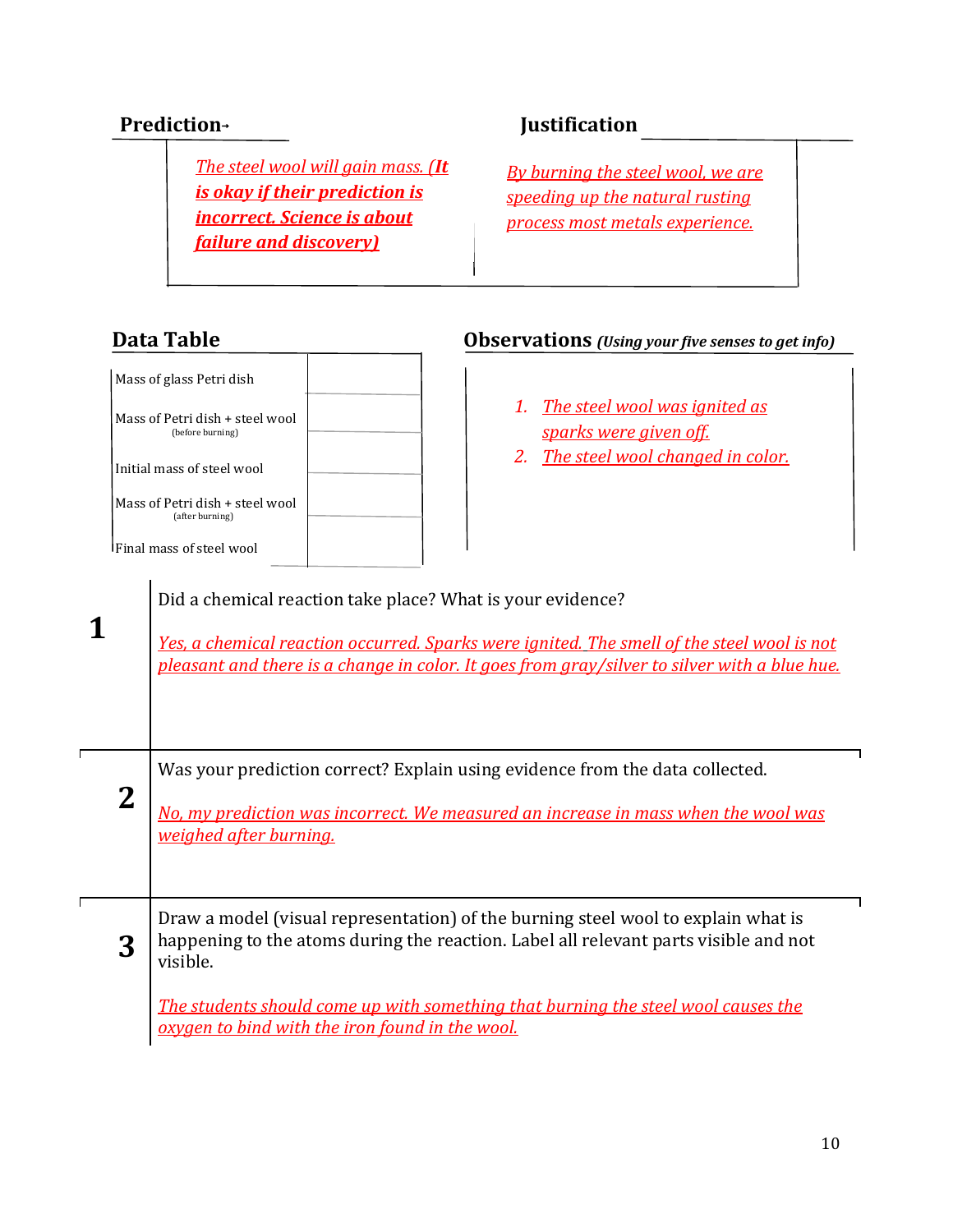## *Cleaning Duties*

- *1. Clean Petri dishes for next period*
- *2. Ensure all Demo kits are complete (restock marshmallows, steel wool, matches)*
- *3. Clean tongs (remove marshmallow residue where necessary)*

## *Kahoot:*

*Have the kids pull out their cell phones after they have completed the demonstrations and have returned to their seats. The lead will guide the students through this activity. Help clean up anything that the kids missed.*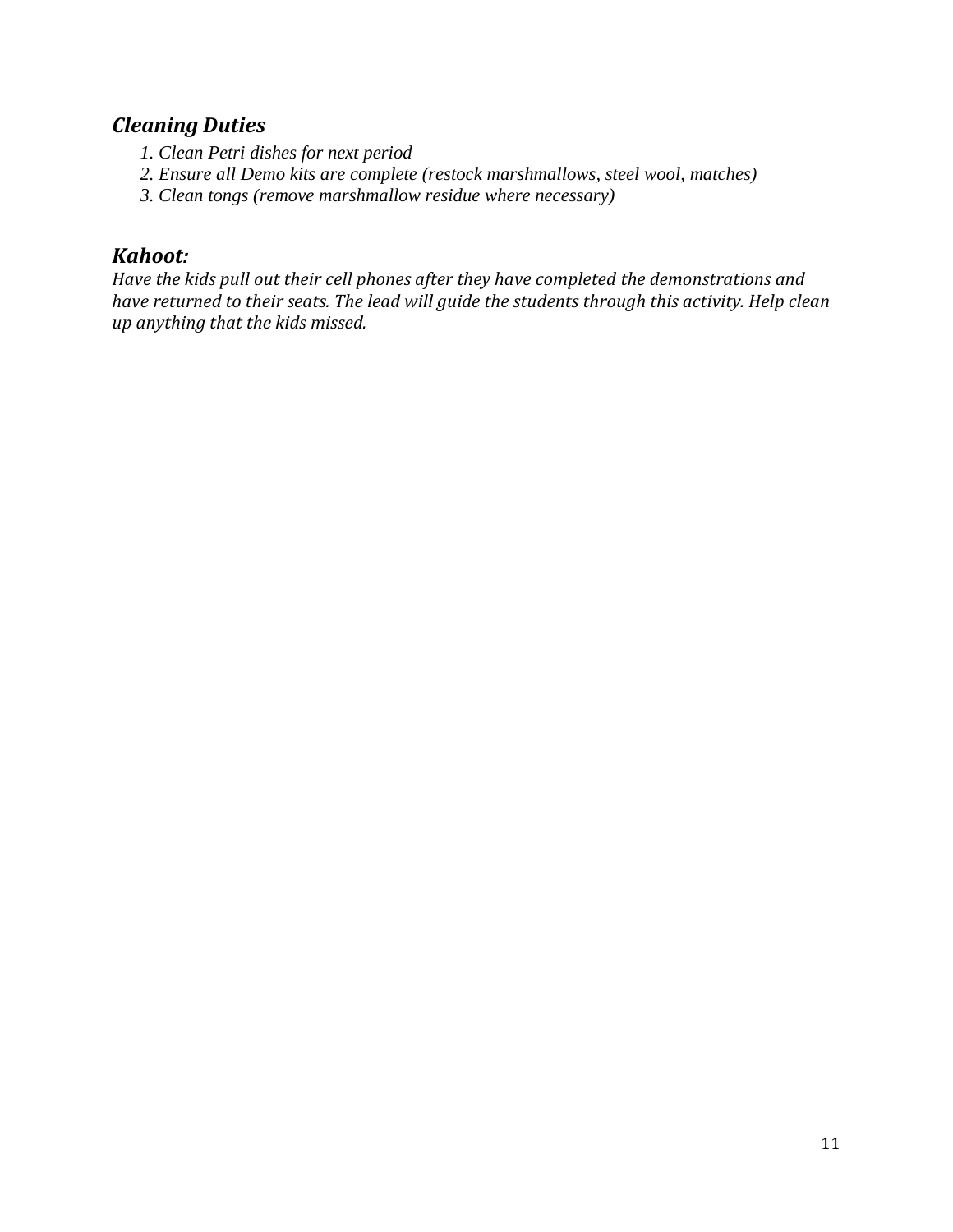# **DAY 2 Mixing Copper Sulfate and Sodium Bicarbonate**

#### *Overview:*

*This experiment is a simple precipitation reaction designed to teach the students to work carefully with basic laboratory equipment and to think about which masses are important to measure. The chemical reaction is as follows:* 

*Cu(SO4) (aq) + Na2CO3 (aq) CuCO3 (s) + Na2SO4 (aq*)

#### **Procedure:**

1. Place a clean, dry 50 mL graduated cylinder on the balance and press "zero." This cancels out the mass of the graduated cylinder so that we can measure only the liquid that we put into it.

2. Carefully add about 20 mL of the copper sulfate (CuSO4) solution to the graduated cylinder and record the mass in your data table.

3. Pour the copper sulfate solution into a 125 mL Erlenmeyer flask. Get as much of the solution out of the graduated cylinder as you can

| <b>Materials:</b>                                                                                 | 4. Clean out the graduated cylinder in the sink and dry it using<br>a paper towel. Make sure there is no water left inside.                                                         |  |  |  |
|---------------------------------------------------------------------------------------------------|-------------------------------------------------------------------------------------------------------------------------------------------------------------------------------------|--|--|--|
| 1 laboratory balance<br>1 50 mL graduated cylinder<br>2 125 mL Erlenmeyer flasks                  | 5. Put the graduated cylinder back on the balance and zero it<br>again. Then add about 20 mL of the sodium carbonate<br>(Na2CO3) solution to the cylinder and record its mass.      |  |  |  |
| 1 piece of filter paper<br>1 plastic funnel<br>1 plastic weighing tray<br>copper sulfate solution | 6. Add the sodium carbonate solution to the same Erlenmeyer<br>flask. Record your observations in the space provided.<br>7. Swirl the contents of the flask to ensure that they are |  |  |  |
| sodium carbonate solution                                                                         | thoroughly mixed<br>together.                                                                                                                                                       |  |  |  |

8. Record the mass of the other 125 mL Erlenmeyer flask.

9. Record the mass of a piece of filter paper.



10. Fold the filter paper as shown in the diagram above (ask a SciTrek volunteer for help!) and place it into the plastic funnel. Place the plastic funnel and filter paper in the second Erlenmeyer flask.

11. Carefully pour the contents of the first Erlenmeyer flask through the filter paper. Make sure that all of the solid ends up in the funnel.

12. While the solution is draining, place the plastic weighing tray on the scale and press "zero."

13. Allow the solids to drain until there is no more liquid in the funnel, then remove the filter paper and place it in the plastic weighing boat. Record the mass of the filter paper + solids in the data table.

14. Record the mass of the Erlenmeyer flask + the drained liquid.

#### *Objective:*

*The focus of today's lab is for the students to gain competence with their lab techniques and develop respect for precision, since these will directly affect their ability to obtain useful data. Discussions about sources of error will help the students think about whether or not their initial and final masses are statistically the same, or if mass was actually lost/created in the reaction. This is the first time the students will observe a closed system. Be sure to emphasize this vocabulary word and make sure the students have a good understanding of it.* 

**Note:** *Keep in mind that although we are encouraging strict following of the procedure, we really want to nourish the students' critical thinking. Frequently ask students why they are performing a particular step in the procedure. Help them put it into the context of the overall experiment. Also be sure to talk about what closed and open systems are as they perform their experiment.*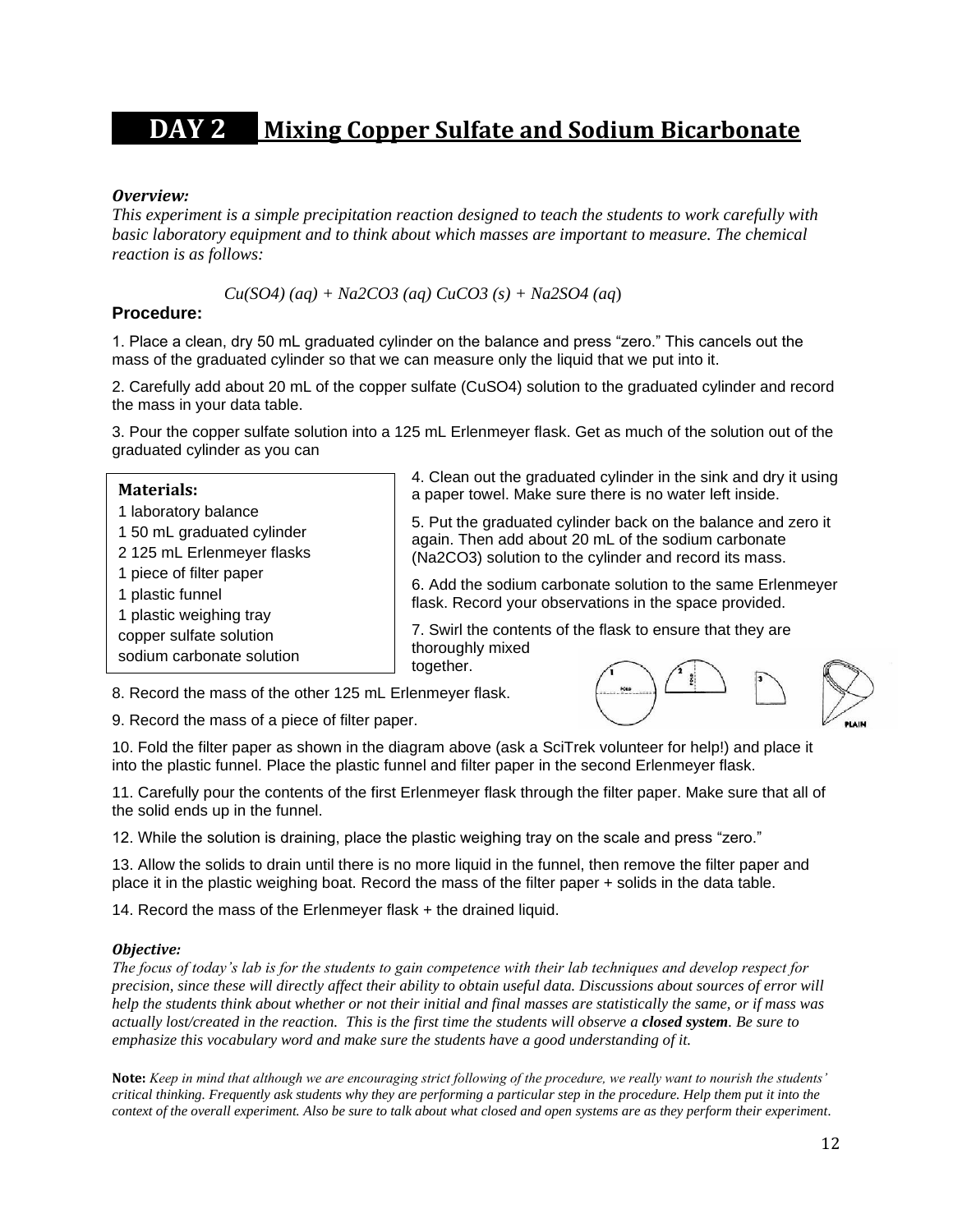### **Table 1. Data Table for recorded masses.**

|                                       | <b>Observations</b>       |
|---------------------------------------|---------------------------|
|                                       |                           |
|                                       |                           |
|                                       |                           |
|                                       |                           |
|                                       |                           |
|                                       |                           |
| Mass of Na2CO3 Solution (B)           | <b>Total Initial Mass</b> |
| =                                     |                           |
| Mass of empty<br>Erlenmeyer flask (C) | Mass of Liquids Collected |
| =                                     |                           |
| Mass of filter paper (D)              | Mass of Solids Collected  |
| =                                     |                           |
| Mass of Solids Collected              | <b>Total Final Mass</b>   |
| =                                     |                           |
| TOTAL INITIAL MASS                    | <b>CHANGE IN MASS</b>     |
| =                                     |                           |
|                                       | Mass in grams (g)         |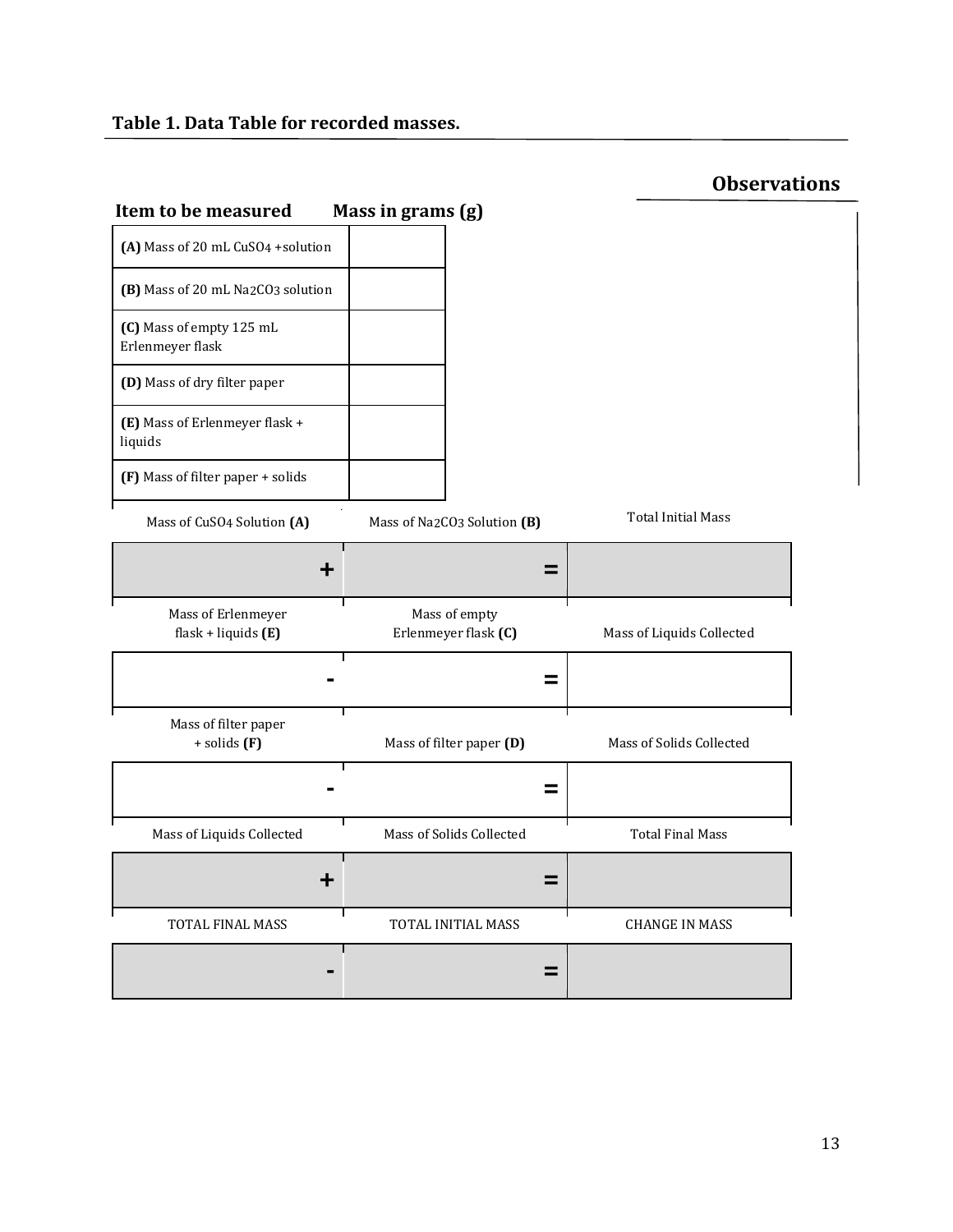|              | Why was it important to get all of the liquid out of the graduated cylinder in Step 3?<br>It is important to get all the liquid out because this is a potential source for loss of mass<br>and source of error.                                                                                                                                                                       |
|--------------|---------------------------------------------------------------------------------------------------------------------------------------------------------------------------------------------------------------------------------------------------------------------------------------------------------------------------------------------------------------------------------------|
| $\mathbf{2}$ | Is the filter paper part of the reaction? Why do we need to know its mass?<br>The filter paper is not part of the reaction, however, the purpose of this experiment is to<br>compare the differences in mass between the final product and initial reactant. Not<br>incorporating the mass of the filter paper will provide significant sources of error in the<br>final calculation. |
| 3            | Did a chemical reaction occur? What is your evidence?<br>Yes, a chemical reaction has occurred. Precipitate was formed when the two solutions<br>were mixed.                                                                                                                                                                                                                          |
| 4            | Draw a model (visual representation) of this chemical reaction to explain what is<br>happening to the atoms during the reaction. Label all relevant parts visible and<br>not visible.                                                                                                                                                                                                 |
|              | The student should be drawing a picture of the two chemicals in liquid form slowly<br>combining to form a solid while leaving some parts of each molecule in the liquid<br>phase. It is important that the students don't use anything outside of the two<br>liquids to force a reaction.                                                                                             |

## *Cleaning Duties*

- *1. Clean E. flasks for next period (hazardous waste containers will be in the classroom)*
- *2. Clean workstations and organize lab materials*
- *3. Replenish solutions and filter paper*

## *Kahoot:*

*Have the kids pull out their cell phones after they have completed the demonstrations and have returned to their seats. The lead will guide the students through this activity. Help clean up anything that the kids missed.*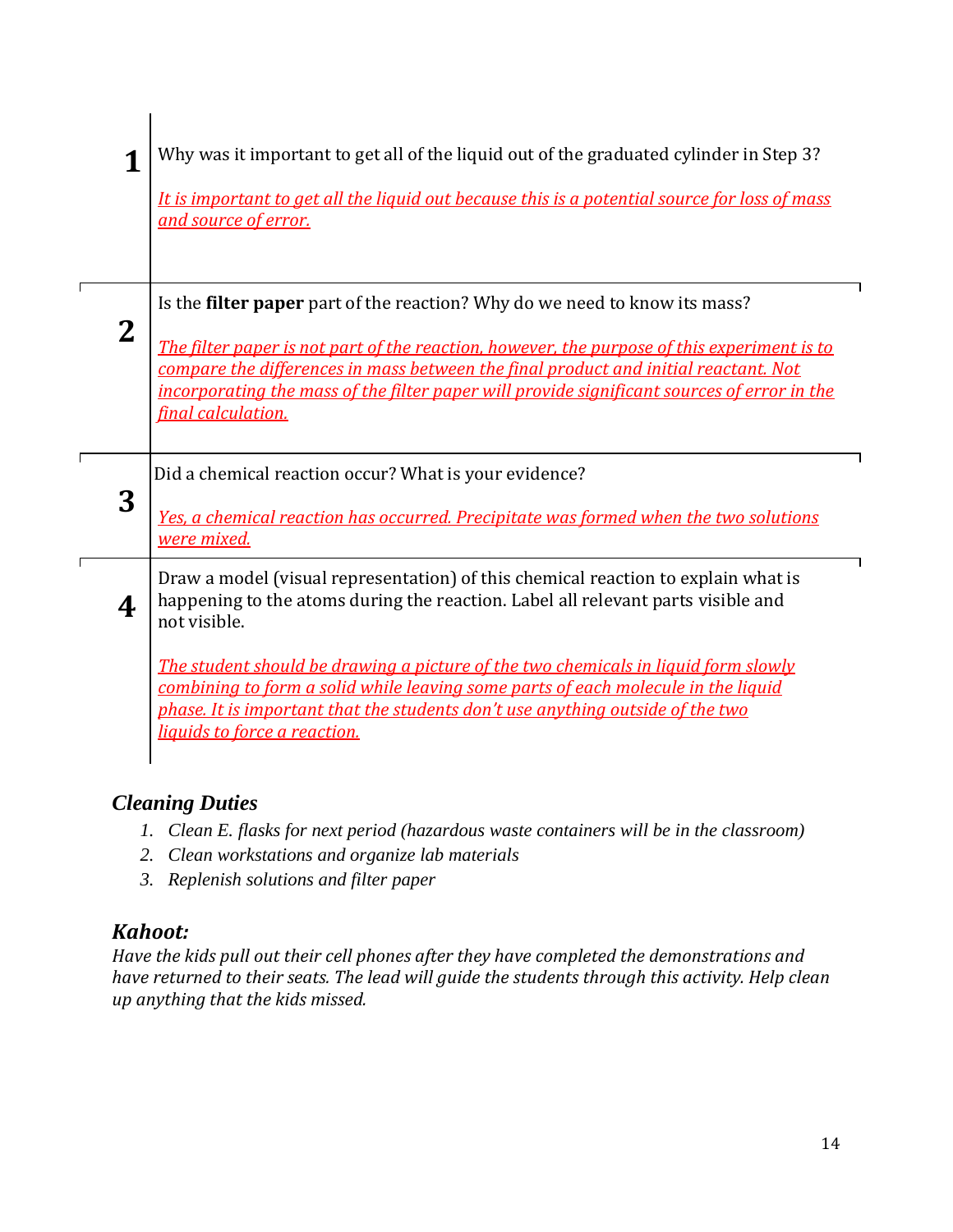# **DAY 3 Baking Soda & Vinegar .**

#### **Overview:**

This reaction generates a gas. If nothing is done to contain the gas, it will leave the system and the apparent mass will decrease.

NaHCO3 (*s*) + CH3COOH (*aq*) CO2 (*g*) + H2O (*l*) + NaCH3COO (*aq*)

The first step of the reaction produces carbonic acid (H2CO3) and sodium acetate. The carbonic acid spontaneously decomposes into water and carbon dioxide. The students are not expected to understand this full reaction, only that a gas is formed when the two reactants are mixed together.

#### **Objective:**

The students will increase their level of independent thinking to explore the "conservation of mass law" by measuring the total mass change in a new reaction. The students will be given a procedure for the experiment and then asked to improve their system based on their findings.

An important test of any theory is its applicability to a range of problems. Today, you will attempt to gather evidence to support your theory by using a different chemical reaction, but by keeping the general procedure the same. If you get stuck, refer to Mixing Vinegar and Baking Soda from yesterday for help.

#### **Procedure:**

1. Use the graduated cylinder, the balance, and the "tare/zero" button to carefully measure the mass of 20 mL of vinegar.

|                           | 2. Record the mass of the 100 mL beaker.                                      |
|---------------------------|-------------------------------------------------------------------------------|
| <b>Materials:</b>         | 3. Add about 2 grams of baking soda to the beaker, then record the mass of    |
| 1 Laboratory Balance      | the beaker + the baking soda.                                                 |
| 150 mL graduated cylinder |                                                                               |
| 1125 mL Erlenmeyer Flask  | 4. Place the beaker with the baking soda on the table and slowly add the      |
| 1 100 mL Beaker           | vinegar. Record your observations. If the solution bubbles over, you will     |
| 1 Plastic Funnel          | need to start again from step one.                                            |
| 1 Plastic Weigh Boat      | 5. While the reaction is finishing, write down your hypothesis in your        |
|                           | handbook. Will the mass decrease, stay the same, or increase? Provide a brief |
| Vinegar                   | explanation.                                                                  |
| <b>Baking Soda</b>        |                                                                               |
|                           | 6. When the reaction is done, weigh the beaker and products.                  |

**Note:** *This procedure will NOT work to prove the conservation of mass in this system - a net loss will be observed due to the formation of a gas. After they discover a net loss in mass, the students will begin to consider their accounting and develop a closed system to test their theory about mass conservation.*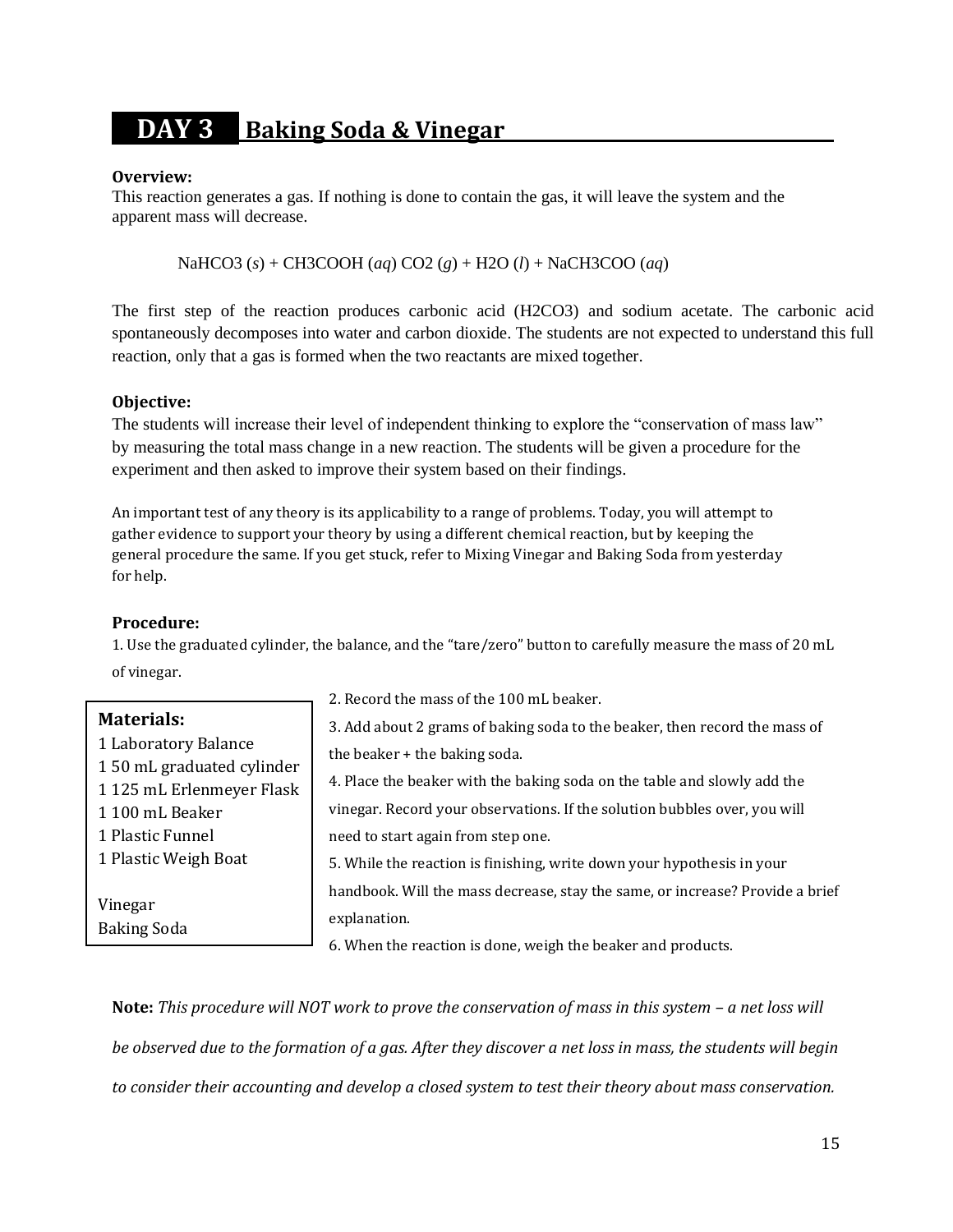| <b>Prediction</b> | <b>Justification</b> |  |
|-------------------|----------------------|--|
|                   |                      |  |
|                   |                      |  |
|                   |                      |  |
|                   |                      |  |

#### **Table 1. Data Table for recorded masses.**

| Item to be measured          | Mass in grams (g) | <b>Observations</b> |
|------------------------------|-------------------|---------------------|
|                              |                   |                     |
| Mass of 20 mL vinegar        |                   |                     |
| Mass of the beaker           |                   |                     |
| Mass of beaker + baking soda |                   |                     |
| Mass of beaker + products    |                   |                     |
|                              |                   |                     |
|                              |                   |                     |
|                              |                   |                     |
|                              |                   |                     |
|                              |                   |                     |
|                              |                   |                     |

## *Cleaning Duties*

- *1. Clean E. flasks for next period (the contents can be disposed of in the sink)*
- *2. Clean workstations and organize lab materials*
- *3. Replenish solutions and filter paper*

## *Kahoot:*

*Have the kids pull out their cell phones after they have completed the demonstrations and have returned to their seats. The lead will guide the students through this activity. Help clean up anything that the kids missed.*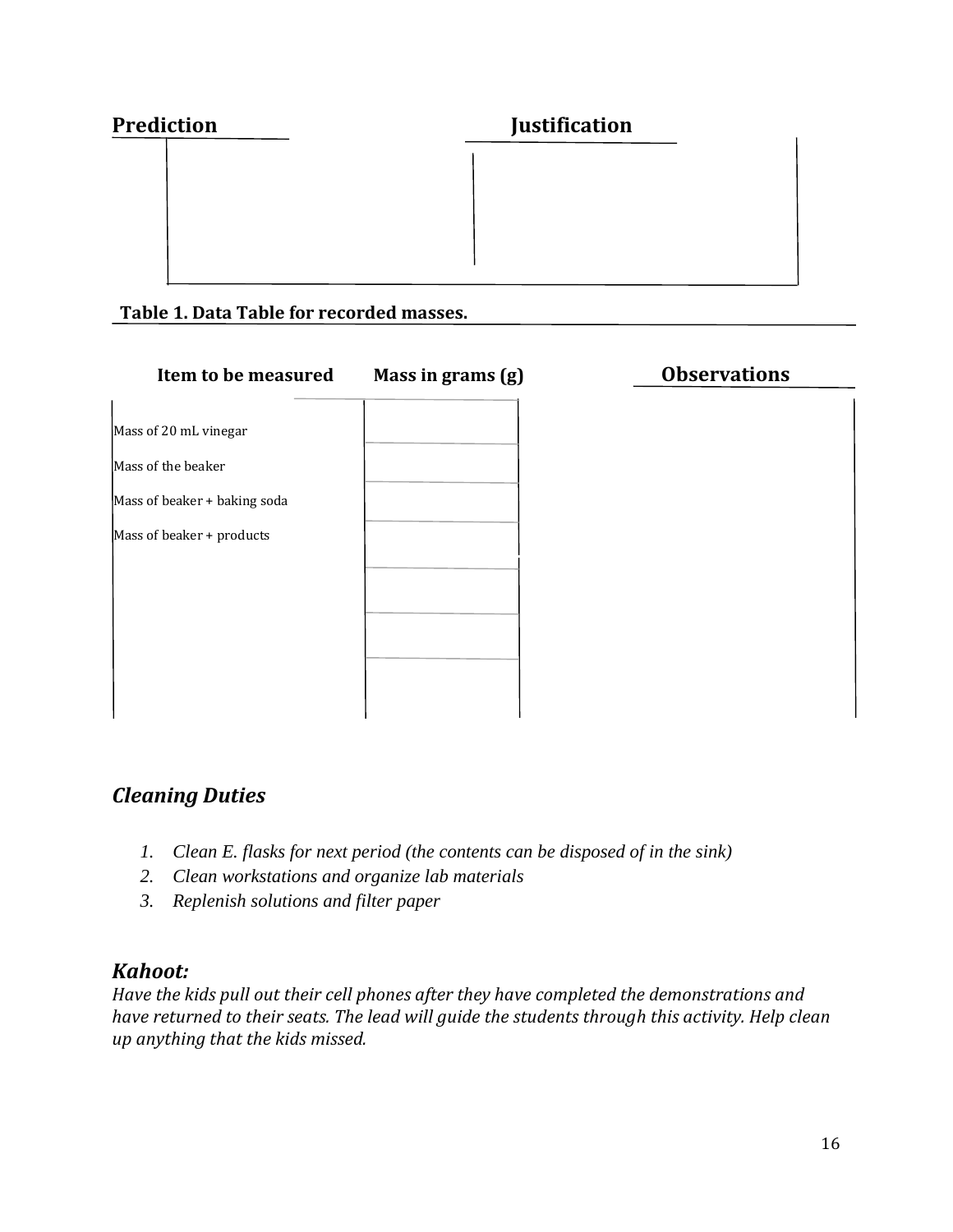# **Days 4 & 5 Final Experiment .**

#### **Objective:**

*The goal of today is to allow the students to turn the open system reaction into a closed system reaction. In the box, the students will have the same materials as yesterday and will undergo a similar procedure; however, there will be additional items in the box that the students can use to close the system.*

**Introduction** *Write a brief statement describing the purpose of this experiment.*

*The goal of today's experiment is to turn an open system into a closed system! We will perform the same reaction as yesterday, but our overall goal is to not lose any mass to the surroundings.*

**Design Sketch** *Draw how you will build your design. Label all materials. Your experiment may change as you go through each trial. Make sure to redraw every change that you make as you progress through each attempt.*

**Trial #1** *Sketches will vary*

**Trail #2** *Sketches will vary*

**Trail #3** *Sketches will vary*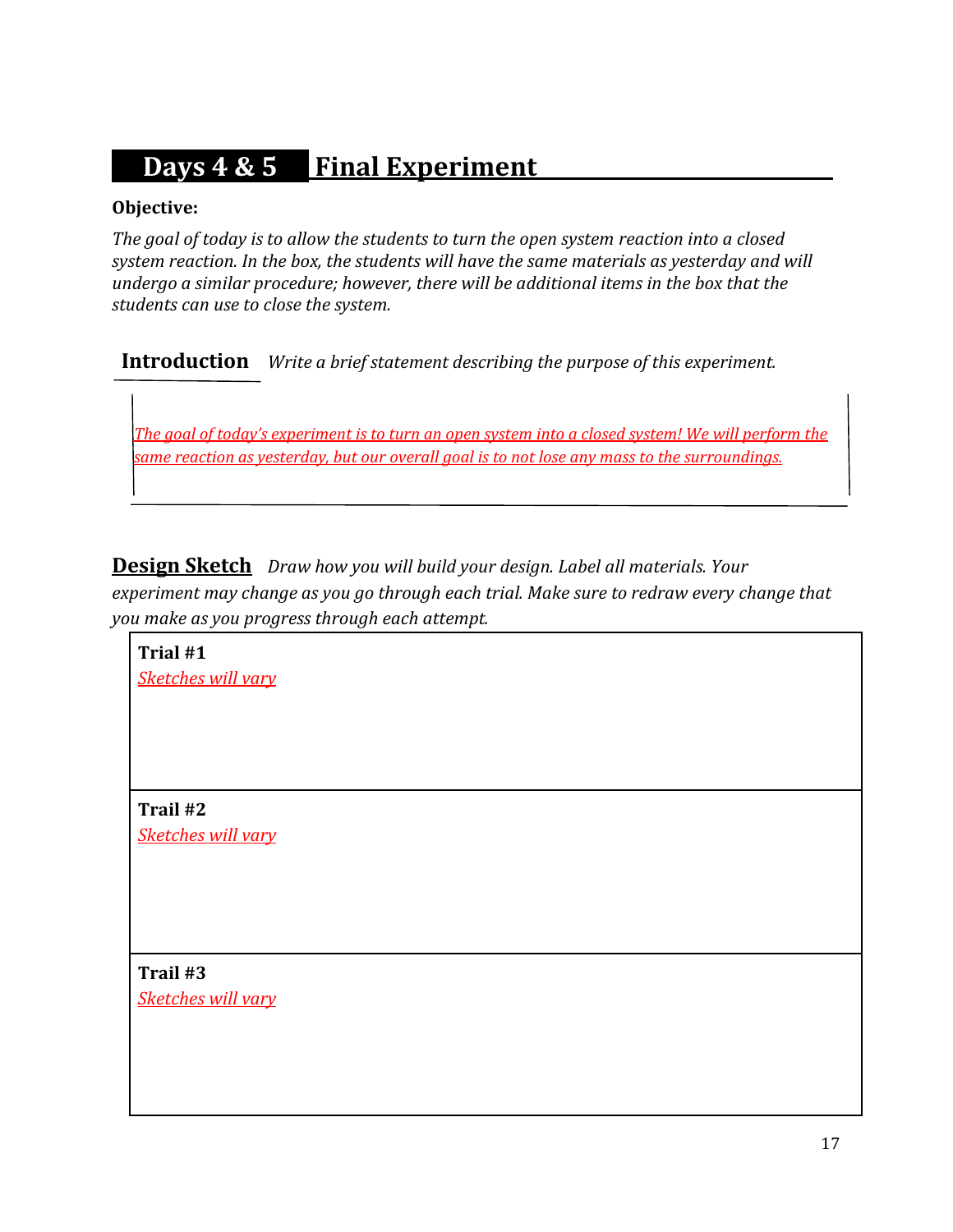#### **Data Table for recorded masses.**

| Item to be measured                                    |         | Mass in grams (g) |         |
|--------------------------------------------------------|---------|-------------------|---------|
| Any item you use needs to be measured!                 | Trial 1 | Trial 2           | Trial 3 |
| All items in this chart will vary between<br>groups!!! |         |                   |         |
|                                                        |         |                   |         |
|                                                        |         |                   |         |
|                                                        |         |                   |         |
|                                                        |         |                   |         |
|                                                        |         |                   |         |
|                                                        |         |                   |         |

## **Calculations** *Use the space below to do your calculations*

| Trial 1 | Trial 2 | Trial 3 |
|---------|---------|---------|
|         |         |         |
|         |         |         |
|         |         |         |
|         |         |         |
|         |         |         |